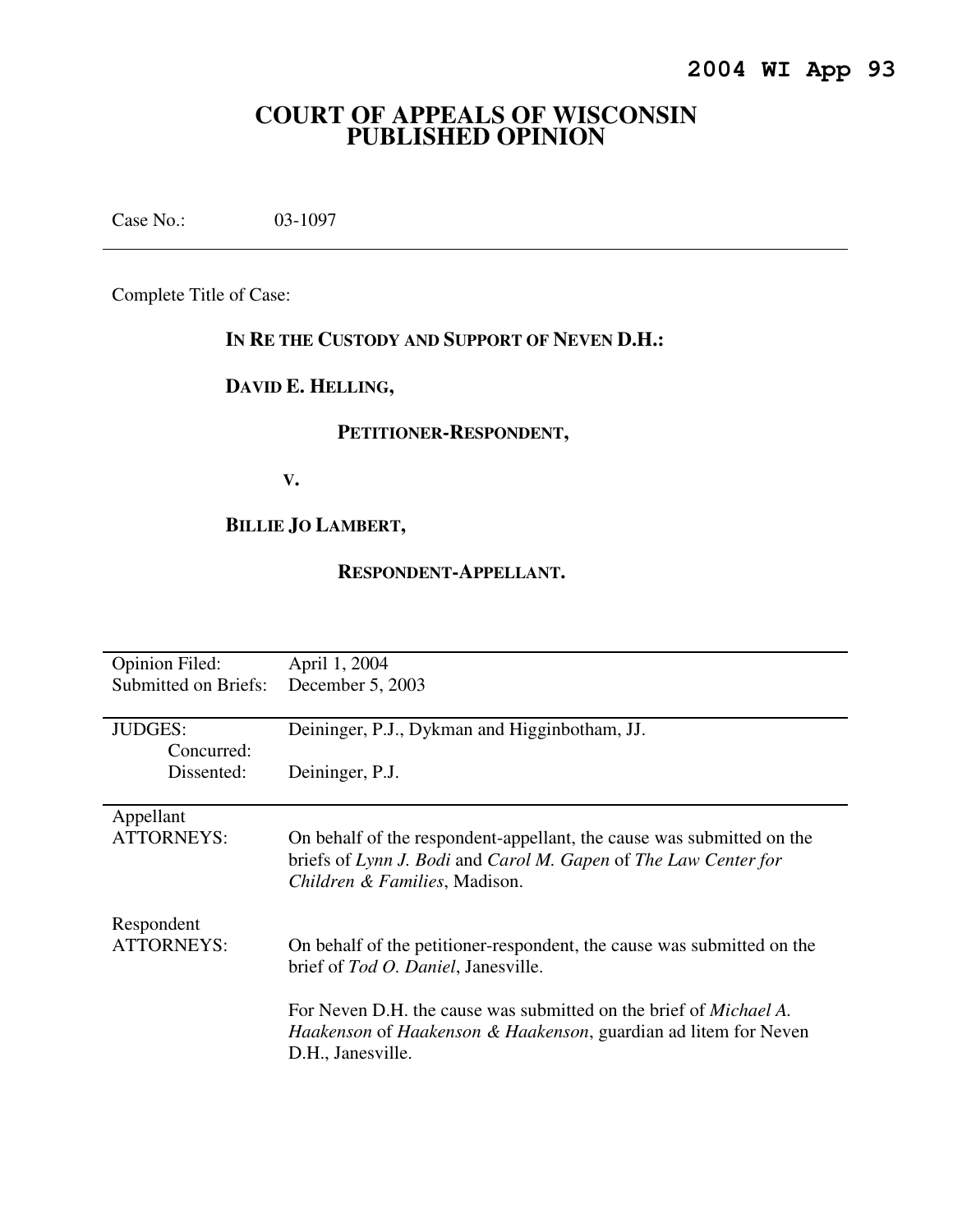## **2004 WI App 93**

## **COURT OF APPEALS DECISION DATED AND FILED**

## **April 1, 2004**

**Cornelia G. Clark Clerk of Court of Appeals**

#### **NOTICE**

 **This opinion is subject to further editing. If published, the official version will appear in the bound volume of the Official Reports.** 

**A party may file with the Supreme Court a petition to review an adverse decision by the Court of Appeals.** *See* **WIS. STAT. § 808.10 and RULE 809.62.** 

**Appeal No. 03-1097 Cir. Ct. No. 01FA000822 STATE OF WISCONSIN IN COURT OF APPEALS** 

**IN RE THE CUSTODY AND SUPPORT OF NEVEN D.H.:** 

**DAVID E. HELLING,** 

 **PETITIONER-RESPONDENT,** 

 **V.** 

**BILLIE JO LAMBERT,** 

 **RESPONDENT-APPELLANT.** 

 APPEAL from a judgment of the circuit court for Rock County: JOHN W. ROETHE, Judge. *Reversed and cause remanded with directions*.

Before Deininger, P.J., Dykman and Higginbotham, JJ.

¶1 DYKMAN, J. Billie Jo Lambert appeals from a judgment awarding primary physical placement of her son, Neven, to the boy's father, David Helling. She claims the trial court erroneously considered her nonmarital relationship with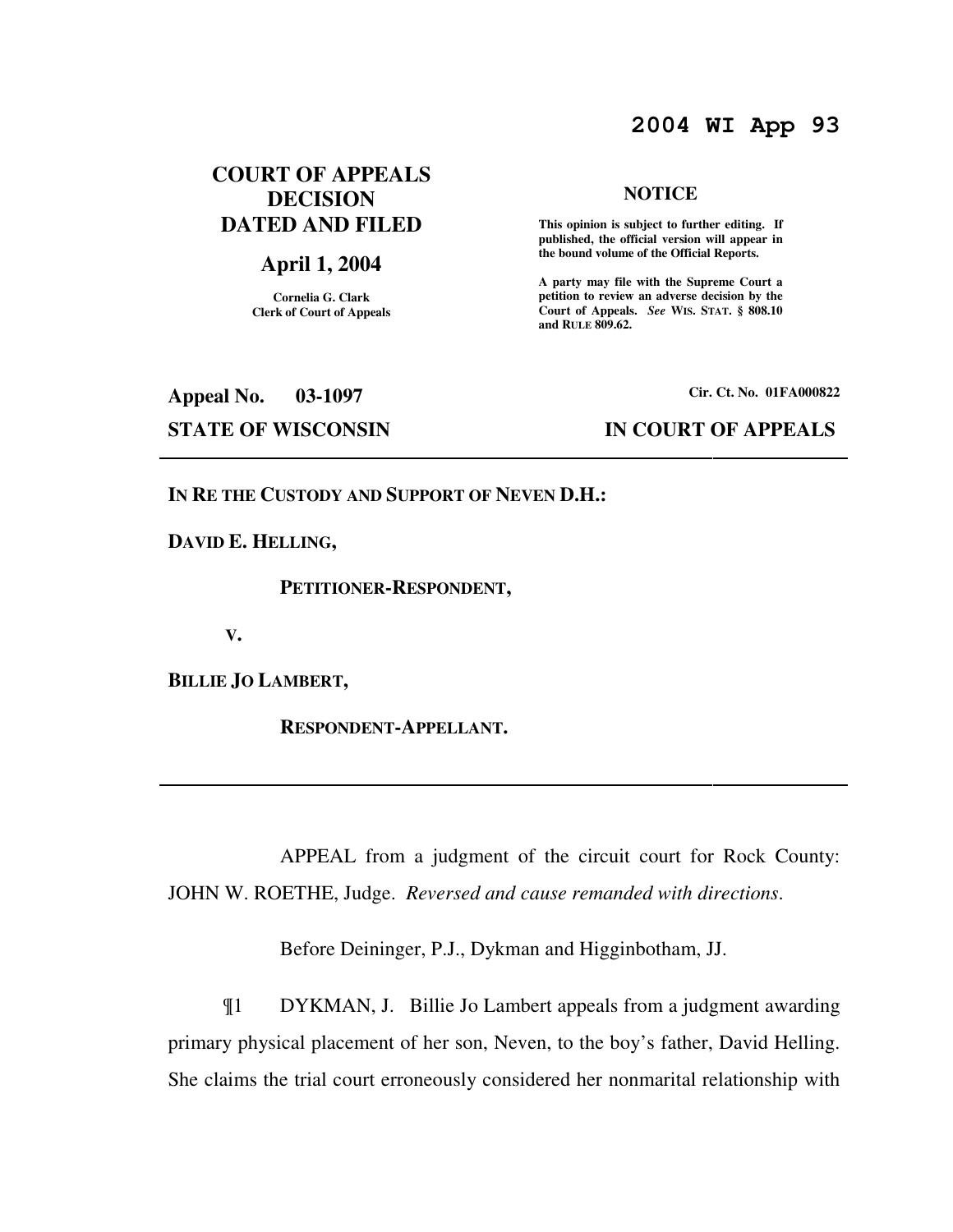a third party as a negative factor absent any showing that the relationship was harmful to the child; that the court was biased against her based on her living arrangements and pregnancy; that the court failed to give adequate consideration to the harm which could result from removing the child from his primary attachment; and that there was insufficient evidence to support the court's conclusion that placement with the father would be in the child's best interest. We conclude that the trial court's opinion of the stability of nonmarital relationships in general, which it stated was based in part upon its view of other paternity cases it had seen, was insufficient to support a factual finding that the mother's specific living situation in this case was unstable. Because the trial court identified its finding that the mother's living situation was unstable as one of the "main factors" supporting its decision, we reverse and remand for further proceedings consistent with this opinion.

#### **BACKGROUND**

¶2 Neven was born on March 1, 2000. Lambert and Helling were living together at that time, and Helling formally acknowledged his paternity of Neven after the child's birth.

¶3 Helling and Lambert's relationship deteriorated. Helling moved out of the parties' shared residence in October of 2000. The parties agreed between themselves that Helling would have Neven overnight on Tuesdays, Thursdays and Saturdays each week. That arrangement continued until August of 2001, when Lambert moved in with her new boyfriend, Scott Weber, whom she had been dating for over a year.

¶4 In August of 2001, Helling filed a family court action seeking primary physical placement of Neven. The trial court entered a temporary order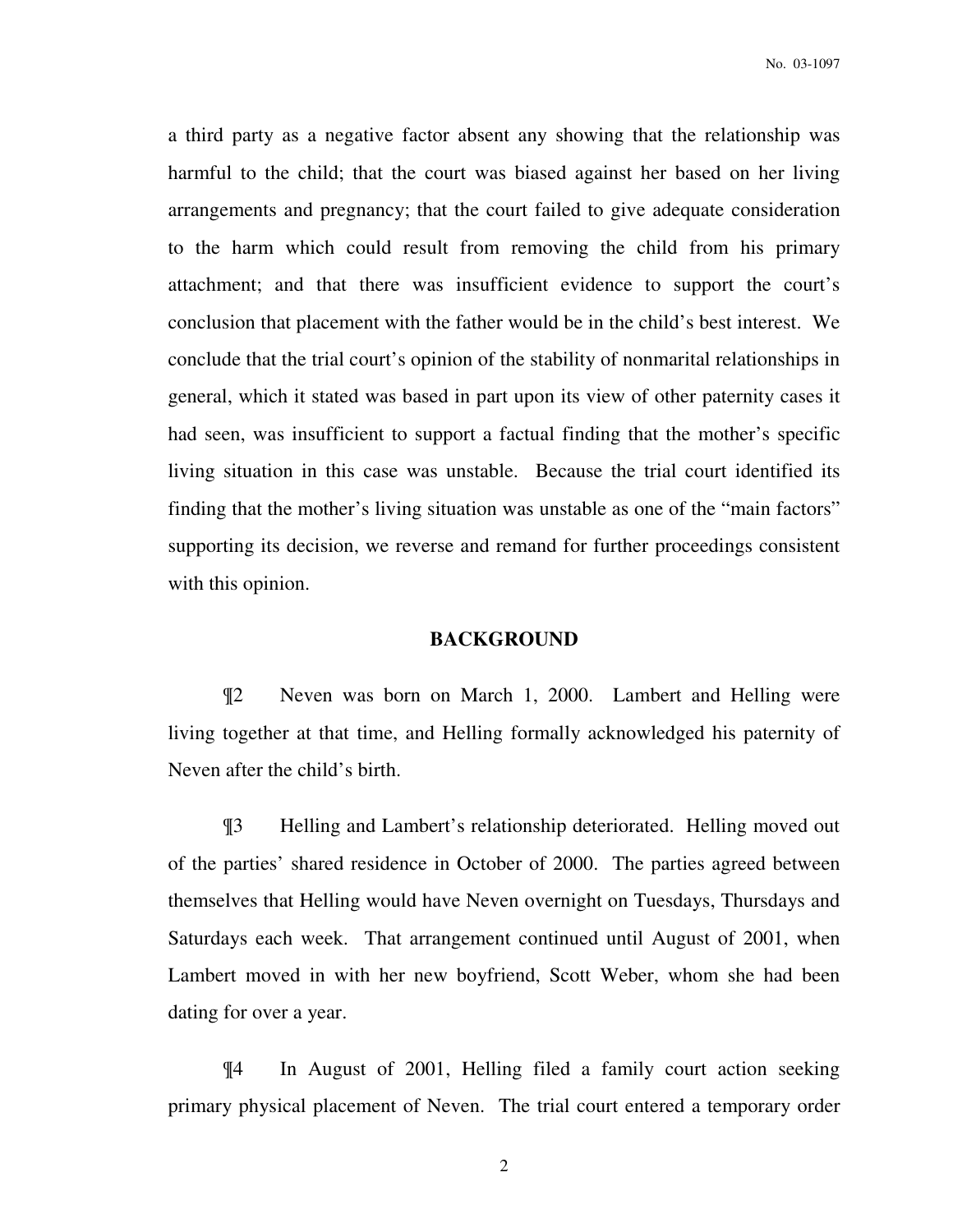placing Neven with Helling on Tuesday and Thursday evenings and alternate weekends.

¶5 By the time of the hearing, Lambert had been dating Weber for about two years, living with him for three months, and was expecting a child with him. Weber testified that Lambert was not officially on his lease, but was paying him \$425 per month in rent, and they were splitting other expenses. Lambert testified that she and Weber had no current marriage plans, but that she hoped to build a permanent long-term relationship with him. While at work, Lambert placed Neven in daycare with a woman caring for four other children about Neven's age. Helling's sister provided daycare for Neven during Helling's periods of placements.

¶6 Consistent with the guardian ad litem's recommendation, the trial court decided to award Helling primary physical placement, primarily citing the instability of Lambert's living situation. The details of the trial court's reasoning will be discussed more fully below.

### **DISCUSSION**

¶7 We review the trial court's placement decision under the erroneous exercise of discretion standard. *Wiederholt v. Fischer*, 169 Wis. 2d 524, 530, 485 N.W.2d 442 (Ct. App. 1992). To be sustained, a discretionary determination must be based upon the facts appearing in the record and in reliance on the appropriate and applicable law. *Luciani v. Montemurro-Luciani*, 199 Wis. 2d 280, 294, 544 N.W.2d 561 (1996). Thus, although a court has broad discretion in making placement decisions, its power is still limited to that provided by statute. *Schwantes v. Schwantes*, 121 Wis. 2d 607, 360 N.W.2d 69 (Ct. App. 1984).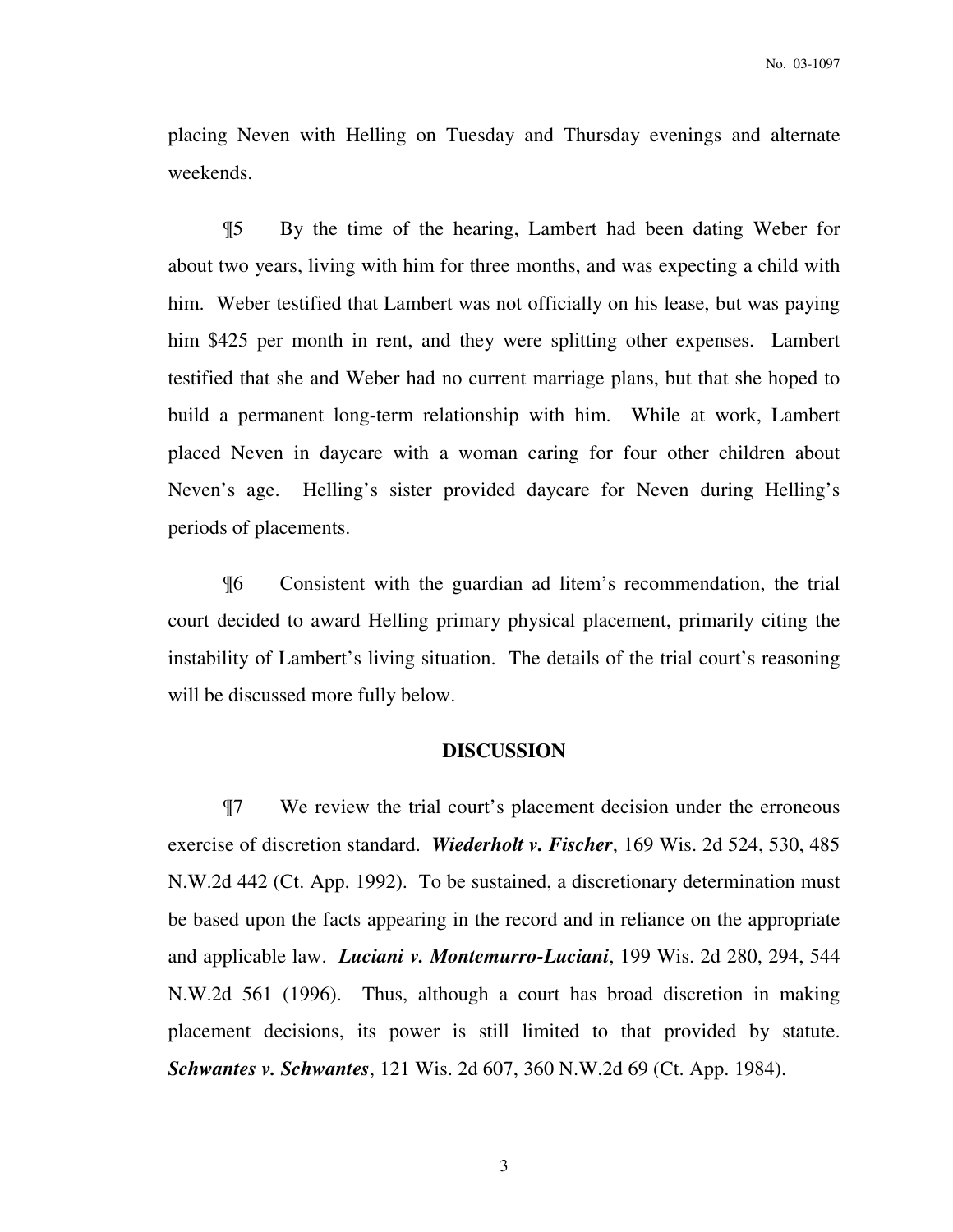**The Under WIS. STAT.** § 767.24(4)(a)2 (2001-02),<sup>1</sup> the trial court "shall set a placement schedule that allows the child to have regularly occurring, meaningful periods of physical placement with each parent and that maximizes the amount of time the child may spend with each parent, taking into account geographic separation and accommodations for different households." The court must consider a variety of factors relevant to the best interest of the child in making its determination, including the wishes of the child and parents; the interaction of the child with his parents or other persons who may significantly affect his or her best interests; the amount of time the child has spent with each parent; the child's developmental needs and adjustment; any physical or mental health issues; any abuse issues; the availability of child care; the ability of each parent to cooperate and facilitate the other parent's contact with the child; and any professional assessments. § 767.24(5). In addition, the court shall consider "the need for regularly occurring and meaningful periods of physical placement to provide predictability and stability for the child," and "[s]uch other factors as the court may in each individual case determine to be relevant." § 767.24(5)(em), (k). However, because freedom of association is constitutionally protected, a court may not base a placement decision on a parent's nonmarital sexual conduct or relationship with a third party absent specific evidence that the conduct or relationship in question has had or would have a significant adverse impact on the child. *See Schwantes v. Schwantes*, 121 Wis. 2d at  $625-26$ <sup>2</sup>

 $\overline{a}$ 

<sup>&</sup>lt;sup>1</sup> All references to the Wisconsin Statutes are to the 2001-02 version unless otherwise noted.

<sup>2</sup> Helling contends that *Schwantes* is inapplicable here because that case involved the modification of an initial placement. However, because the modification in that case was based upon the violation of a condition set forth in the initial placement decision, the court did in fact analyze the topic of third-party relationships in the context of initial placement decisions.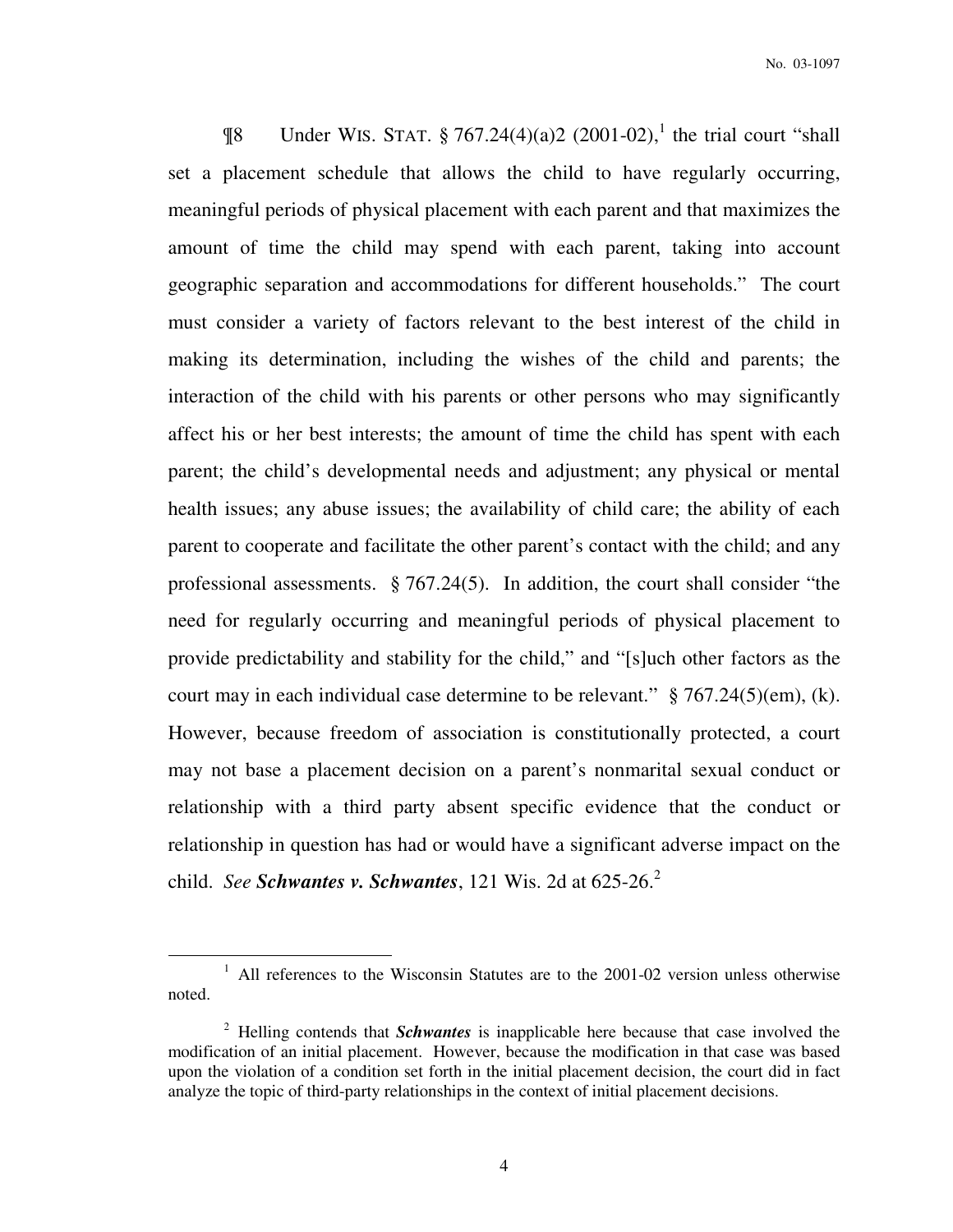¶9 Here, the trial court found that both parents had spent substantial amounts of time with the child and interacted well with him; that the child was well adjusted; that there were no mental health or abuse issues; and that the parents were able to communicate reasonably well with one another. While "not denigrating" the mother's daycare services, the trial court favored the father on that factor due to the strong relationship the father's sister had with the child. The trial court acknowledged that the mother had been the primary caregiver, but explained that it was giving that factor less weight than it might have in other cases because the child had demonstrated an ability to adjust well to the changes he had already experienced. We see no misuse of discretion in the trial court's consideration of any of these factors.

¶10 The trial court then focused on the factor enumerated in WIS. STAT. § 767.24(5)(em), the "need for regularly occurring and meaningful periods of physical placement to provide predictability and stability for the child." Lambert argues that the trial court erred in interpreting this provision as a general requirement for predictability and stability in the child's life, rather than a preference for regularly occurring periods of physical placement. Even if we were to read that factor as Lambert urges, however, we are persuaded that predictability and stability would still be permissible factors for a court to consider as relevant to the child's best interest under the catchall provision in  $\S 767.24(5)(k)$ .

¶11 The main problem with the trial court's analysis, in our view, is not its consideration of stability as a proper factor, but rather its factual basis for finding that Lambert was "not in a predictable and stable situation." The trial court specifically found that Lambert's situation was not stable "because … [she had] recently established a relationship with Mr. Weber." It went on to state: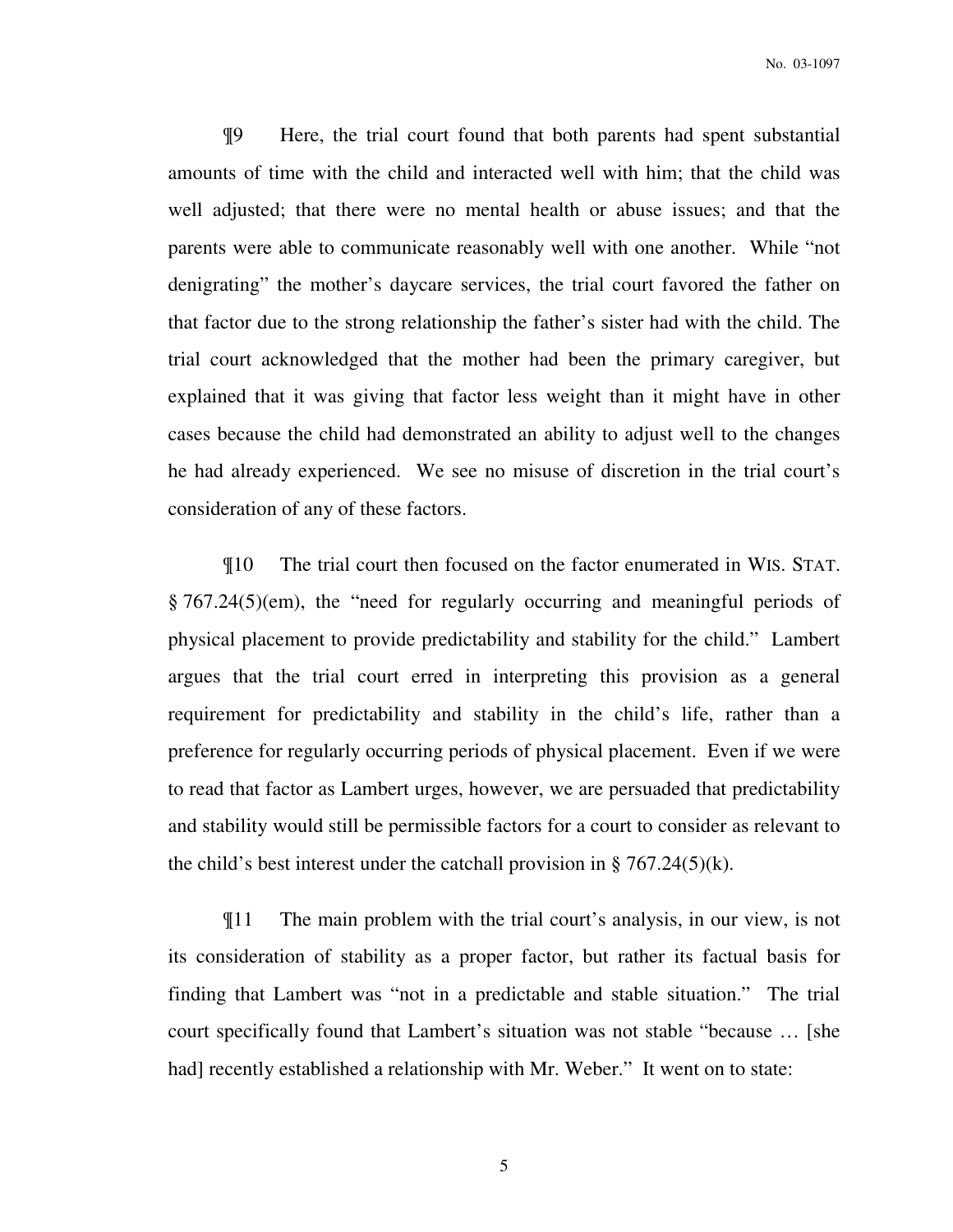That relationship, if I calculate it correctly, has existed where you live together for at the most three months, and it's the kind of relationship that can be here today and gone tomorrow because when people do not get married, that relationship does not have the stability of law. It can end tomorrow. That concerns me.

It also concerns me, and, you know, I observed Mr. Weber up here. I observed Ms. Helling. I didn't hear any testimony about how that child gets along with Mr. Weber. Here we have got somebody that's in that child's life and is going to be in that child's life on a fairly consistent basis, and I'm concerned about that.

And I'm concerned by the new relationship. You don't own the home, that you are there at Mr. Weber's largess, and that is one of the most important things I think in this case.

And I also agree with Mr. Daniel, I think it shows poor judgment on your part that you entered into that relationship, that you will have another child out of that relationship with no predictability or stability in it.

And I guess in part my attitude about this type of thing is based on the fact that I have probably 40 to 50 paternity cases a month which are brand new, and I don't think that's right. And I don't think those are predictable or stable relationships, and I guess one of the criterion that I based that decision on, I see it 40 to 50 to 60 times a month. I see what happens. That concerns me.

(Paragraph divisions revised.) We see several flaws in the trial court's reasoning.

¶12 First, although it is true that Lambert and Weber had only been living together for three months by the time of the hearing, it was undisputed that they had been dating for two years. We therefore question the characterization of their relationship as having been "recently established."

¶13 Second, the trial court's assertion that Lambert and Weber's relationship is the kind that "can be here today and gone tomorrow" appears to have been based solely on the fact that the relationship was nonmarital in nature.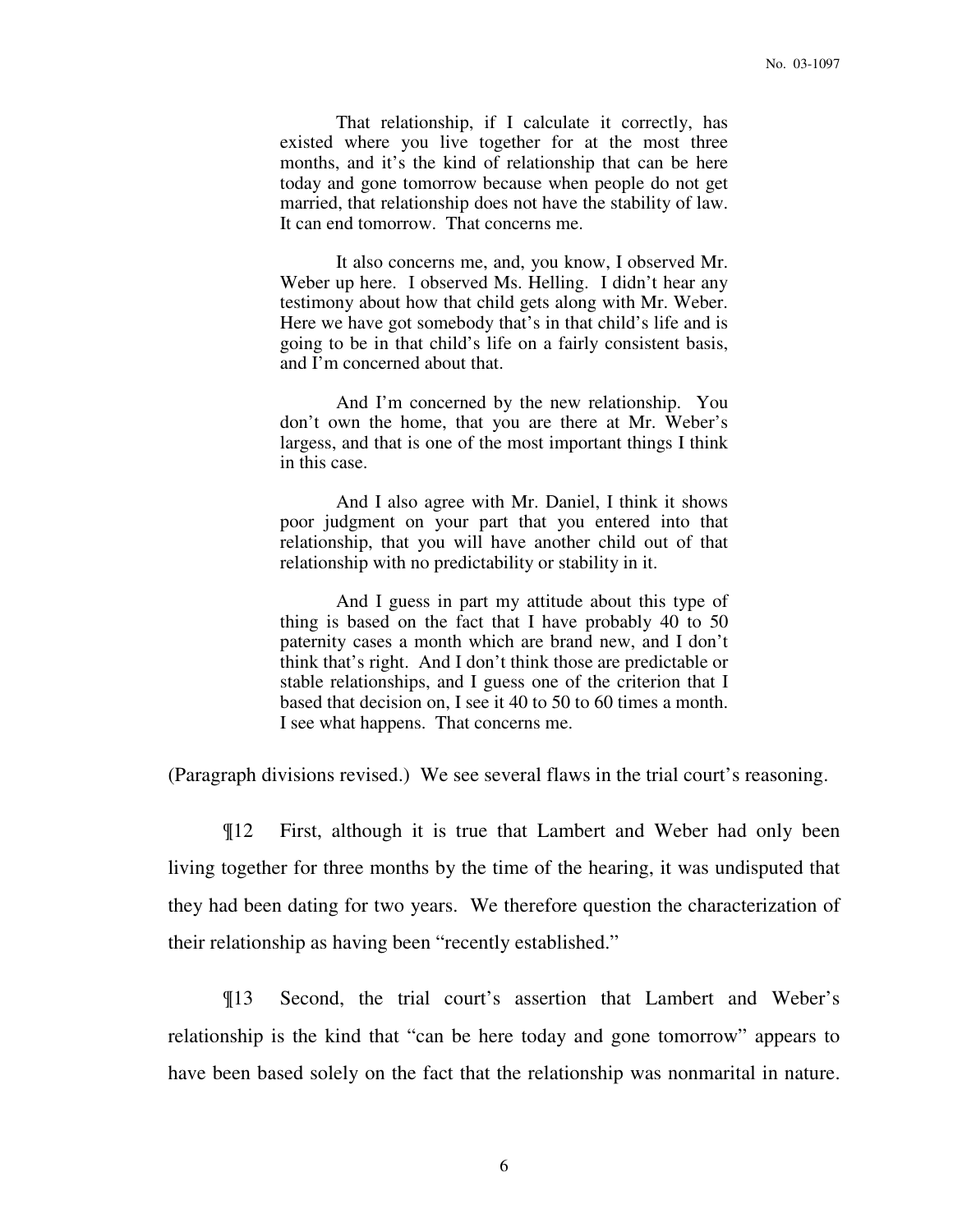No. 03-1097

The trial court's generalized assumption about the stability of nonmarital relationships ignores the reality that marital relationships can also end in divorce. Moreover, it violates the maxim that "[e]ach custody case must turn on its own facts and circumstances." *Wendland v. Wendland*, 29 Wis. 2d 145, 149, 138 N.W.2d 185 (1965). Lambert testified that she hoped to have a "permanent, long-term relationship" with Weber. We see nothing in the record which would undermine Lambert's testimony or indicate that Lambert and Weber's relationship was in any particular jeopardy. Indeed, the trial court's own comment that Weber was "going to be in that child's life on a fairly consistent basis" suggests a likelihood that Lamber and Weber's relationship would continue.

¶14 The trial court could reasonably take into consideration the nature of Weber's relationship with the child. However, Weber had been dating Lambert for two of the two-and-a-half years of the child's life, and the trial court found that the child was well adjusted. Absent any specific evidence of problems, we see no factual basis for the trial court to draw any unfavorable inferences about Weber's relationship with the child.

¶15 The trial court could also reasonably consider the stability of each parent's living situation. Again, however, there was nothing in the record to suggest that Lambert and Weber would not be living together for an indefinite time into the future, or that Lambert was any more likely to move again sooner than Helling, who had himself moved twice after Neven's birth. Nor could the trial court reasonably infer that Lambert's past relationship history made her more likely than Helling to fail in future relationships, when the only failed relationship in evidence was that of both Lambert and Helling. While the fact that Lambert was not formally listed on Weber's lease might legally allow Weber to ask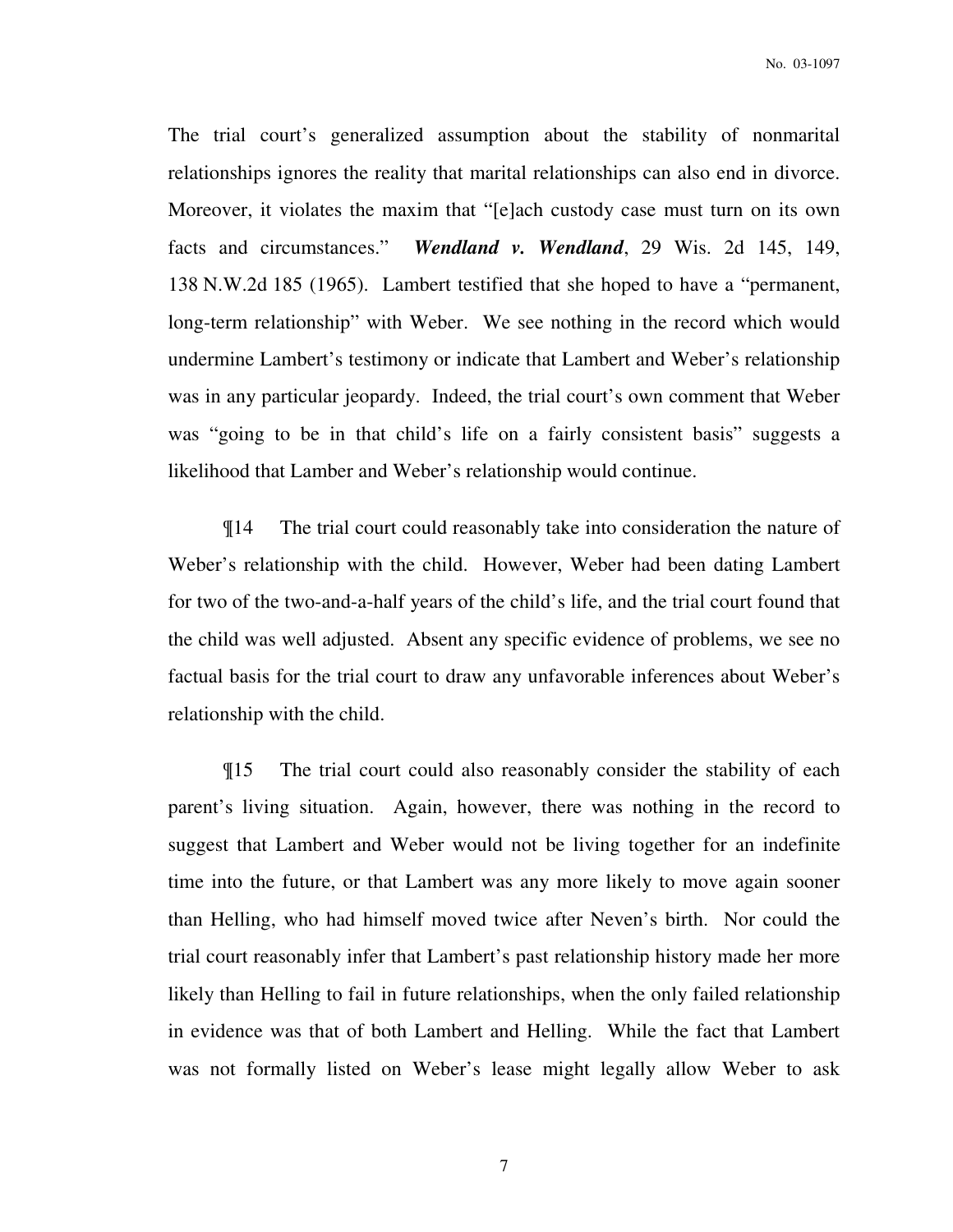Lambert to leave at any time, there was absolutely nothing in the record to suggest any reason why he would be likely to do so.

¶16 We next consider the trial court's comments that Lambert's entering into a relationship with Weber, and having a child with him, showed "poor judgment," and that the court did not think it was "right" that so many paternity cases were being filed. It again appears that the trial court was relying in part upon evidence outside of the record, since the "40 to 50 to 60" monthly paternity cases upon which the trial court claimed to rely for its finding that "those" relationships (which we understand to mean between unmarried parents) were not predictable or stable were not before the court in this case.

¶17 In sum, we are persuaded that the trial court's finding that Lambert's living situation was "unstable" was based primarily not upon evidence in the record, but rather upon the trial court's negative view of her unmarried status. We further agree with Lambert that the trial court's comments reflect an impermissible consideration of her nonmarital relationship with a third party as a negative factor absent any showing that the relationship was harmful to the child, in violation of her associational rights. *Schwantes*, 121 Wis. 2d at 625.

¶18 The dissent correctly notes that, unlike in *Schwantes*, the trial court here did not explicitly condition the mother's opportunity for continued physical placement upon the termination of her third-party relationship. We see little practical distinction, however, between an order which forces a parent to choose between a third-party relationship or continued periods of physical placement and one which denies equal or primary physical placement based upon an existing third-party relationship. In each instance, the parent's choice to associate with a third-party ultimately affects the amount of time the parent will have with his or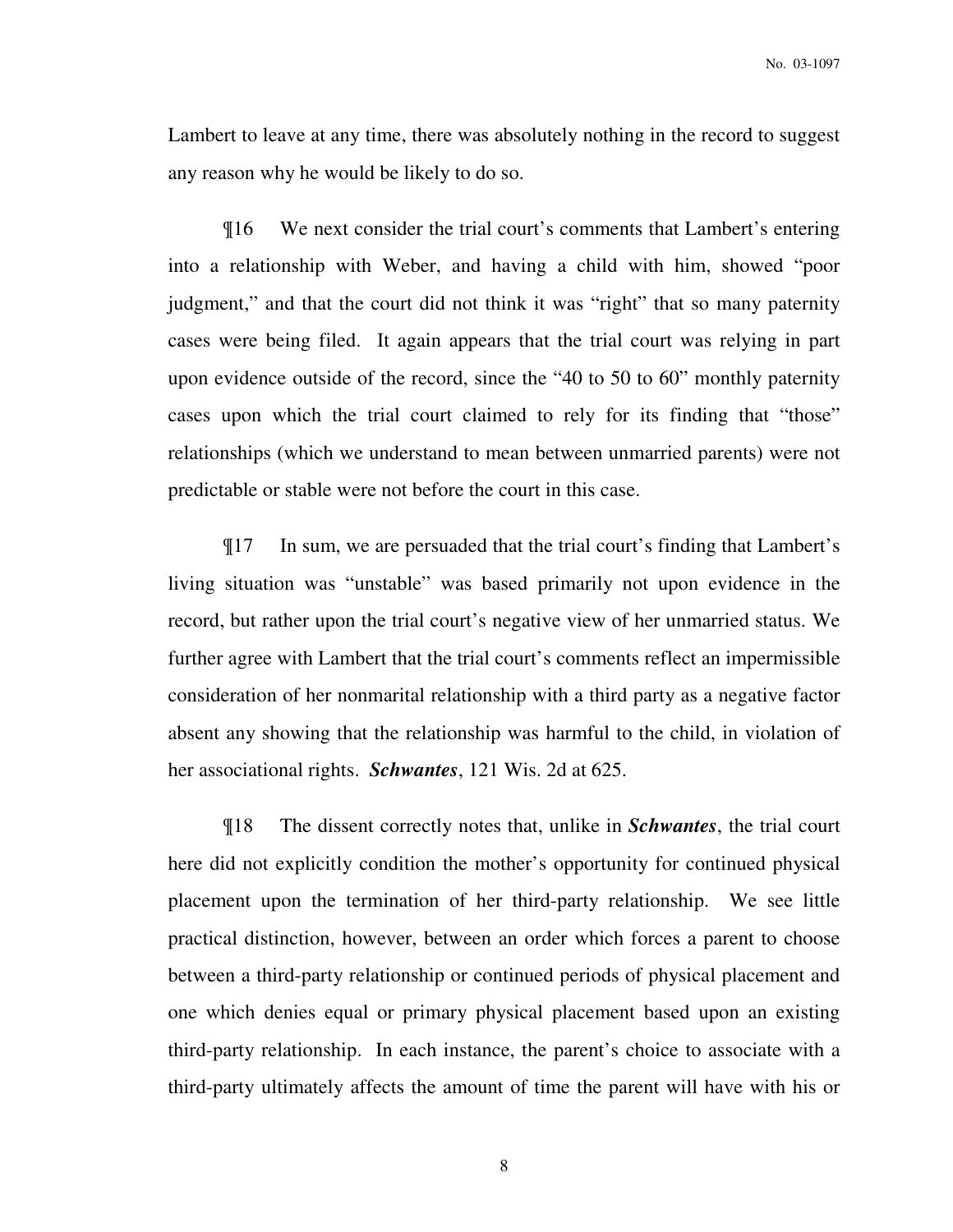her child. Accordingly, we believe that showing a significant adverse affect upon the child is a necessary prerequisite to adverse consideration of a third-party relationship. This is required to protect the same associational rights identified in *Schwantes*.

¶19 The dissent also correctly notes that the trial court's view of Lambert's living situation was not the only factor in its decision. If the trial court's comments in this regard had merely been made in passing, we would agree that the rest of the trial court's discussion would provide a reasonable basis for its decision. But the trial court itself noted that many of the other factors it considered "really don't cut either way." Lambert's living situation was one of the few main factors the court focused on in making its decision. It is impossible to know what conclusion the trial court would have reached had it not relied heavily on Lambert's living situation to reach that conclusion. Because the trial court lacked a sufficient factual basis for a finding upon which it relied heavily in making its placement decision, we conclude that it erroneously exercised its discretion.

¶20 We emphasize that we are not holding that a trial court cannot consider whether a parent's particular lifestyle choices have an impact on the best interests of a specific child. Findings regarding instability in living conditions must, however, be based upon evidence specific to the individual case, not generalizations. There was insufficient evidence here from which the trial court could have made a finding that Lambert's relationship was so unstable as to adversely impact the child. We therefore remand to have the trial court reconsider the placement decision in this case without treating Lambert's relationship with Weber as a negative factor.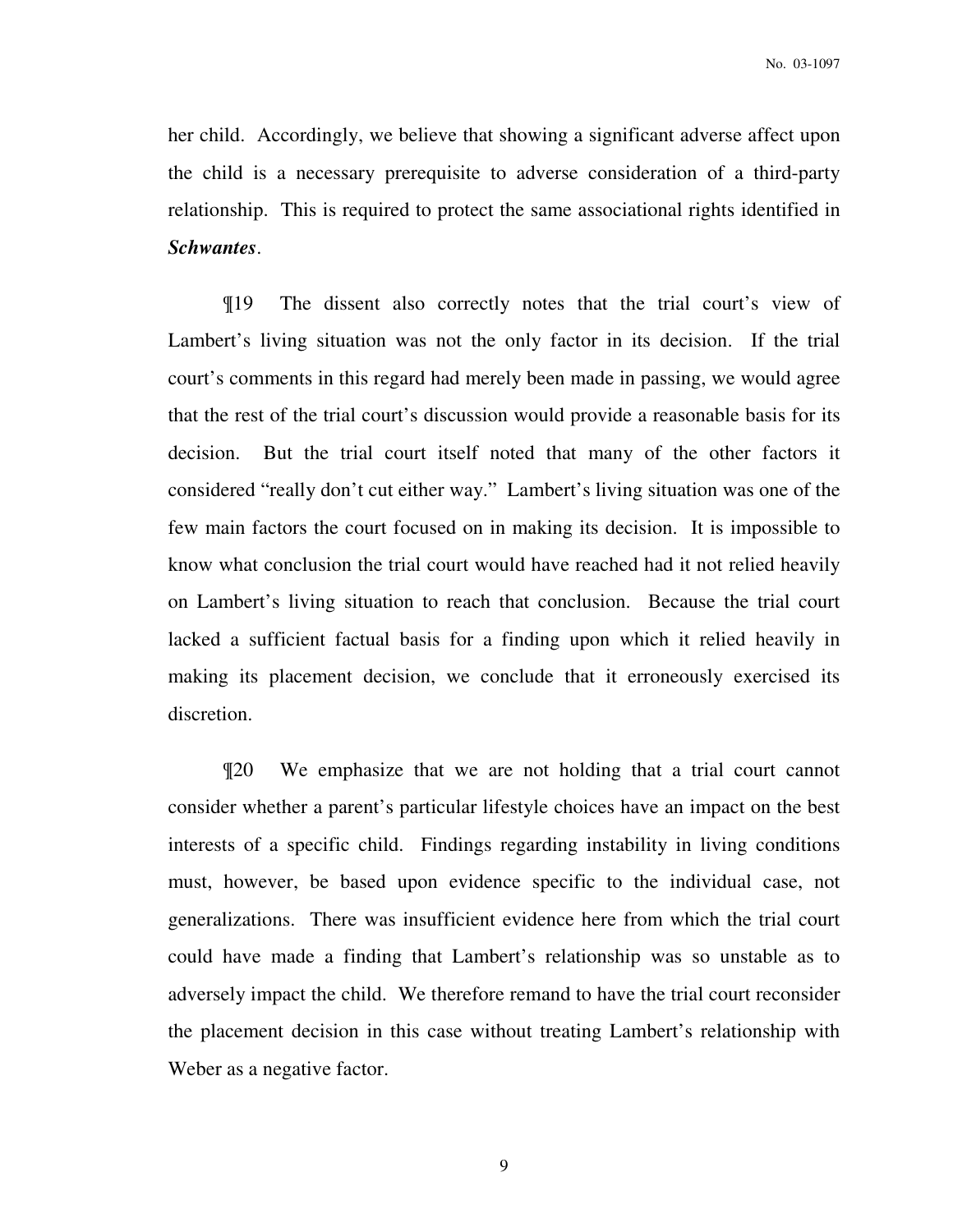*By the Court*.—Judgment reversed and cause remanded with directions.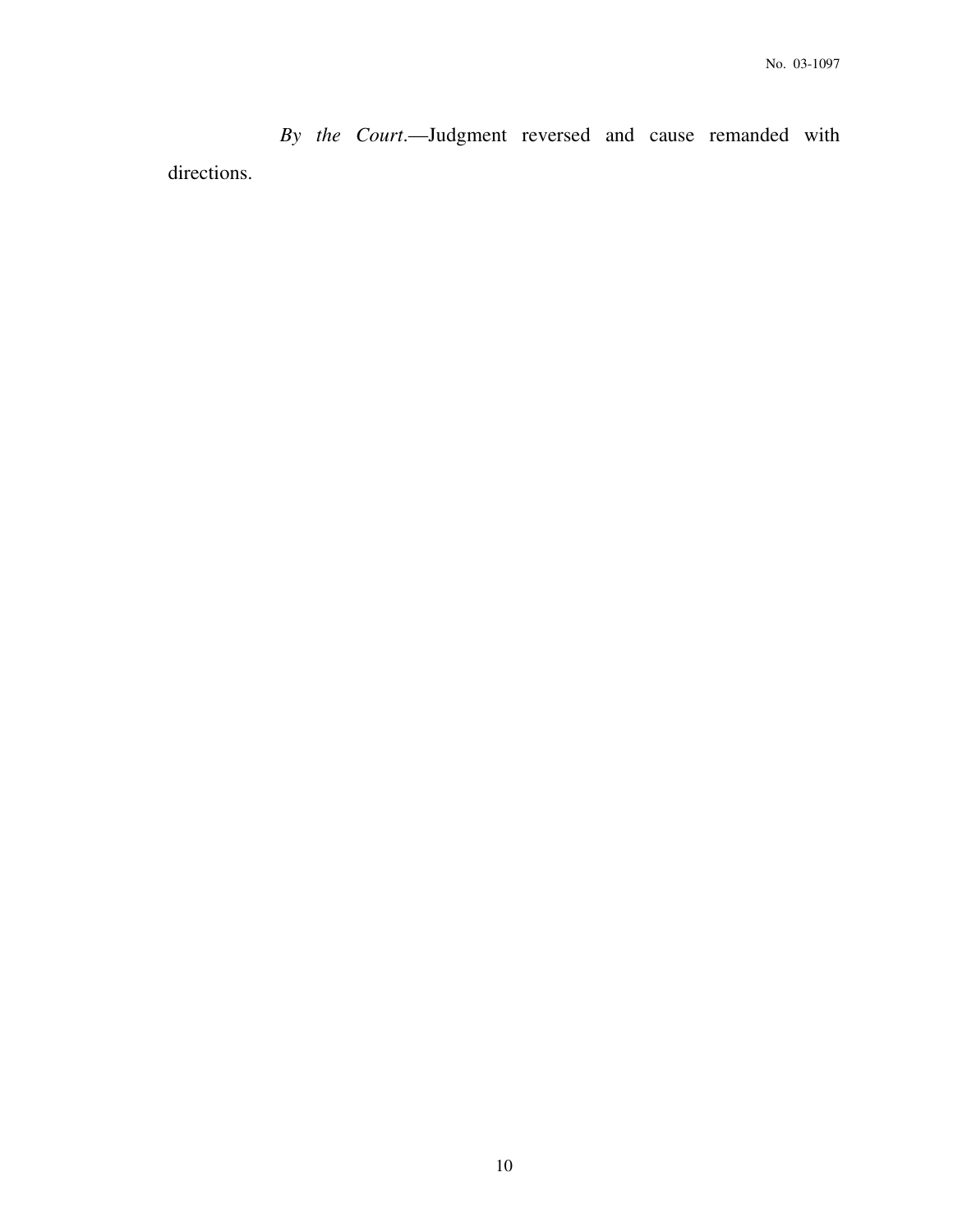### **No. 03-1097(D)**

¶21 DEININGER, P.J. (*dissenting*). The majority concludes that the trial court impermissibly considered Lambert's "nonmarital relationship with a third party as a negative factor absent any showing that the relationship was harmful to the child." Majority at ¶17. Because I conclude that the trial court did not base its placement decision on the fact of Lambert's "nonmarital relationship with a third party," but on the relative predictability and stability of the parents' present living arrangements, as well as on several other permissible factors, I respectfully dissent. In my view, the trial court applied the correct law to the relevant facts and reasoned its way to a reasonable conclusion, one that a reasonable judge could reach on the present record. *See Loy v. Bunderson*, 107 Wis. 2d 400, 414-15, 320 N.W.2d 175 (1982). There is thus no cause for this court to disturb the trial court's discretionary decision and I would affirm it.

¶22 The majority takes the trial court to task for making what it deems unsubstantiated and impermissible inferences regarding Lambert's relationship with Mr. Weber. It does so after excerpting and isolating only a small part of the trial court's bench decision. In order to determine whether the court erroneously exercised its discretion, however, we must consider the remarks quoted at paragraph 11 of the majority opinion within the context of the parties' arguments and the court's entire ruling.

¶23 The child's guardian ad litem recommended that Helling have primary placement. In his written report to the court, the guardian ad litem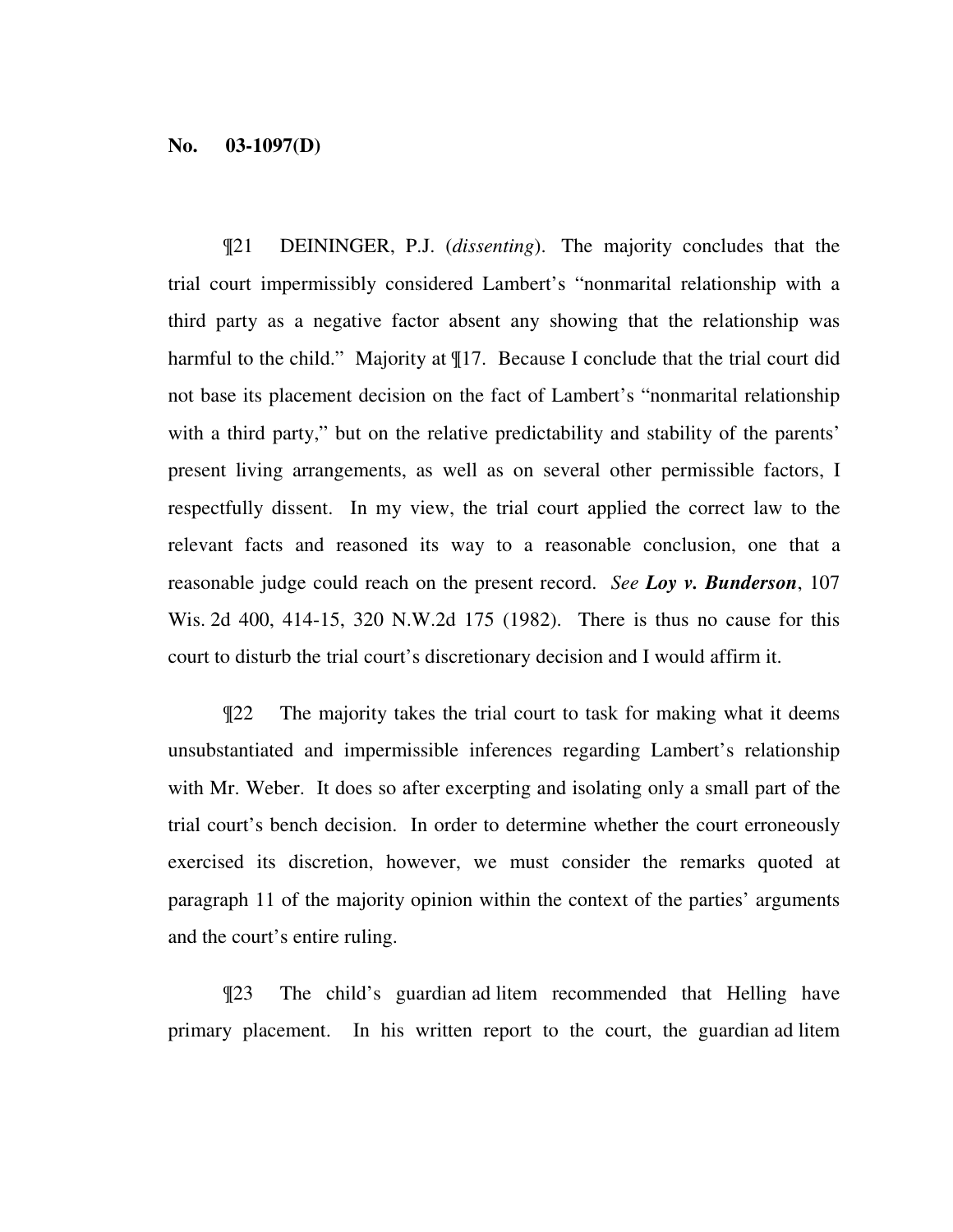commented on each of the factors set forth in WIS. STAT.  $\S 767.24(5)$  (2001-02).<sup>3</sup> He explained that his recommendation was based on concerns that Lambert "may not be fostering a significant relationship with Neven and his father" and that she "has a history of some emotional/mental difficulties." The guardian ad litem had "almost no concerns" regarding Helling and his ability to care for his son. He renewed his recommendation in favor of Helling at the conclusion of the custody hearing, citing in addition a concern over Lambert's "present living situation" where she had no "enforceable right" to remain in her boyfriend's residence "if something went bad" in the relationship.

¶24 Helling's counsel agreed with the guardian ad litem's report and analysis, and he emphasized the stability of his client's "home situation" and Helling's proximity to extended family who had strong bonds with the child and assisted with child care. Counsel contrasted that to Lambert's circumstances:

> Now she finds herself with all due respect in another situation like she was earlier.… She has another child on the way now. She is in the same spot, and it's not very long down the road where they will have to work out problems they created for that child. I think that shows a lack of maturity and stability on her part, you know. They are living in a situation she has no ownership. I mean, she is basically a tenant, you know, at will of a "boyfriend"…. I think it shows a lack of maturity, lack of judgment and lack of forethought.

Lambert's counsel emphasized the advantages of the placement plan Lambert favored, asserted that she had been the child's primary caregiver, and responded to the "living situation" issue by noting that Lambert had maintained stable, long-

 $\overline{a}$ 

<sup>&</sup>lt;sup>3</sup> All references to the Wisconsin Statutes are to the 2001-02 version unless otherwise noted.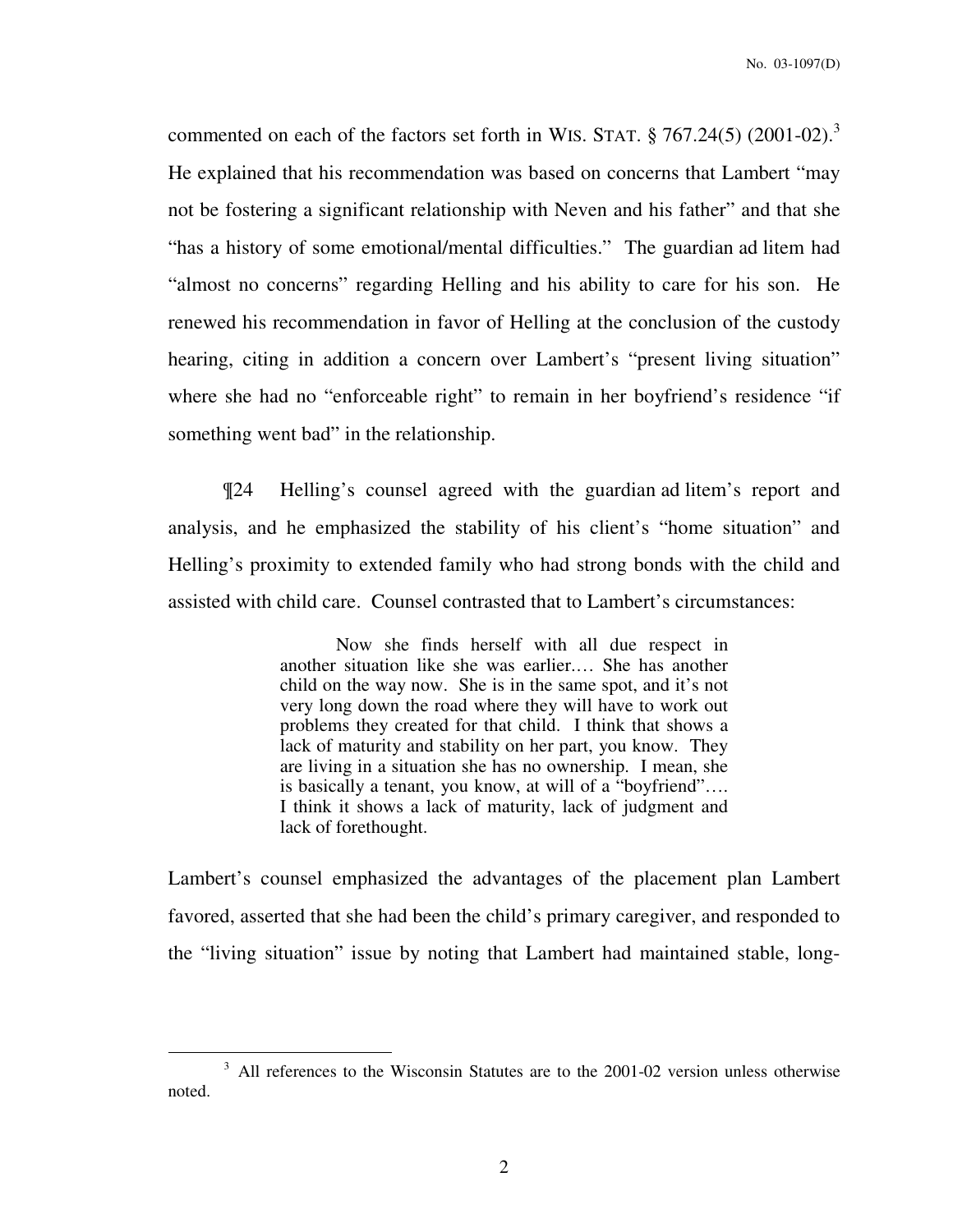term employment and thus had "income appropriate to make adjustments in case there were other things that might change."

¶25 Given the guardian ad litem's recommendation and counsel's arguments, it is not surprising that the trial court commented in its ruling on Lambert's present living situation. The majority agrees that the trial court could "reasonably consider the stability of each parent's living situation." Majority at ¶15. That is precisely what the court did in the excerpt quoted at paragraph 11 of the majority opinion.

¶26 The court deemed Lambert's living situation to be less predictable and stable than Helling's, but that was not the court's only consideration in awarding Helling primary placement. The court began its ruling by noting that it was making an initial placement decision, not considering whether to modify an existing placement arrangement. It then made routine findings of fact regarding the parties and the child, followed by an extensive discussion of the placement issue:

> Under all of the testimony of the parties both parties are fit and proper persons to have the care, custody and control of the minor child of the parties. Both parties are good people. Both parties are good parents. The child is doing well. The child is in good health mentally and physically. The child is well adjusted at present to his situation and both homes. The child interacts well with both parents. Both parents have spent quality time with the child in the past. Both parents are capable of providing the child's needs and caring for the child on a daily basis.

> So I'm asked to make a judgment about which would be the best parenting situation for the child. Now in doing that, first of all, I have a guardian ad litem appointed. He is appointed by the Court. The guardian ad litem makes a recommendation to the Court. The guardian ad litem represents the child … in the child's interests and doesn't represent either parent's interests.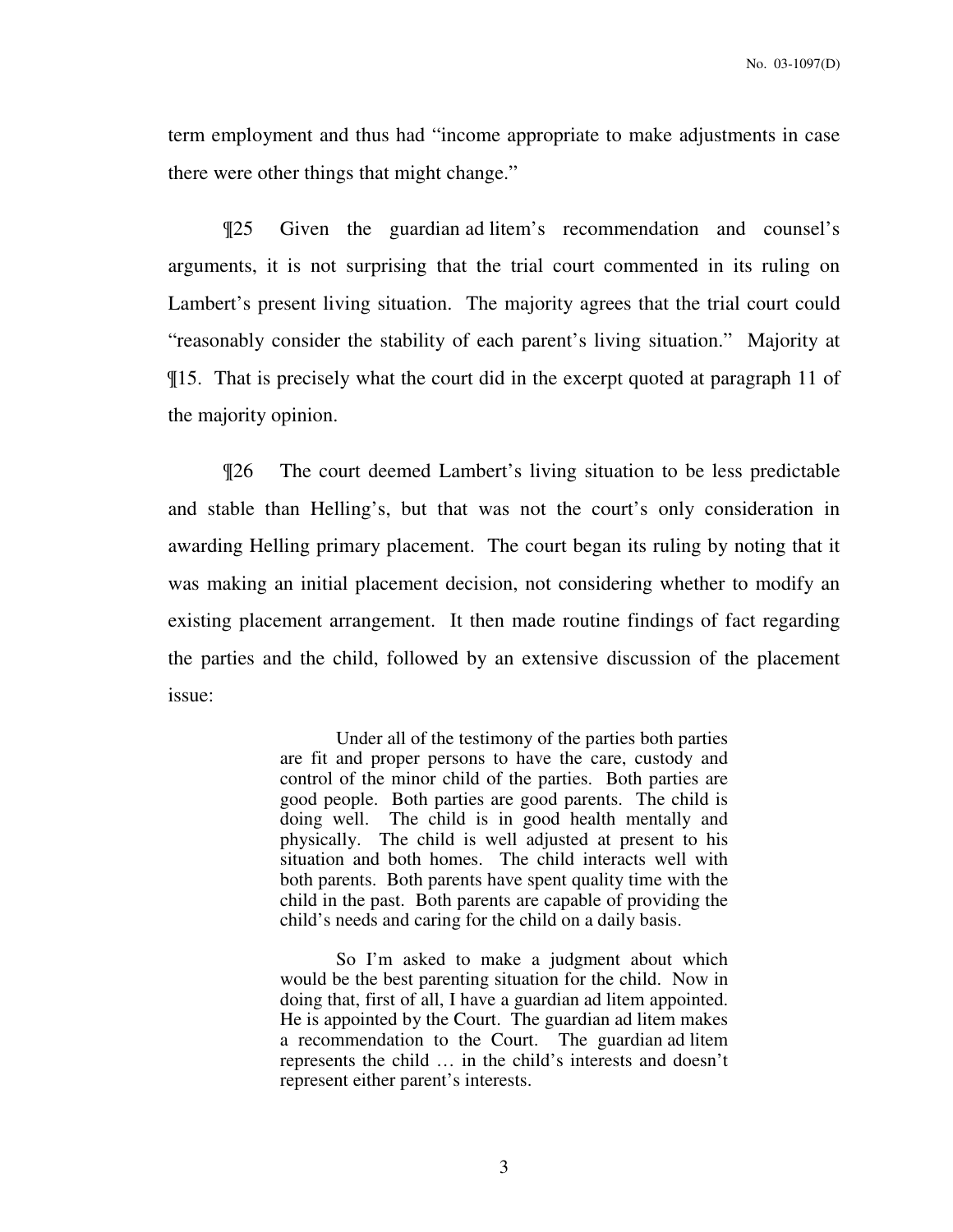We have independent contract guardian ad litems in our county. The reason is we hope they develop some expertise, and also they're beholden to no one. They are beholden only to the Court. I expect when I appoint a guardian ad litem from contract guardian ad litems, that I will get a conscientious, diligent and fair, unbiased opinion about what the guardian ad litem thinks is in the best interests of the child. And when I do so, I think it's incumbent on the Court to listen to what the guardian ad litem says.

[The guardian ad litem] has recommended based on his investigation, his discussion with the parties, based on him sitting through the testimony here that Mr. Helling be primary care provider and have primary placement of the child. That is a factor in the Court's decision. It's not the only factor.

Now, there are a lot of superficial reasons that are indicated here, and some of the reasons are well, Mr. Helling is a bad parent because he is taking his youngster around on the lawn mower, or Mr. Helling is a bad parent because he is giving his youngster a ride on the sidewalk on a motorcycle. You know, these are side issues. The real fundamental issue here is I have always said stability and predictability. And some of you have practiced before me more than others, but fundamentally, I think it's the Court's obligation to figure out what the best parenting situation is that will give the youngster a place he can call home and to have that place be predictable and stable.

And what I try to sort out above all when I am making a decision in these cases is where that's going to occur. Now, the factor that I am talking about here, I think I have already addressed most of the factors under the custody proposal or custody criterion under 767.24(5). The factor that I practically harp on is the need for regularly occurring and meaningful periods of physical placement to provide predictability and stability for the child.

… One of the main factors here that concerns the Court probably the most and that is this, Ms. Lambert, you are not in a predictable and stable situation. That concerns me. You are not in a predictable and stable situation because, you know, you recently established a relationship with Mr. Weber.

[Material quoted at ¶11 of majority opinion.]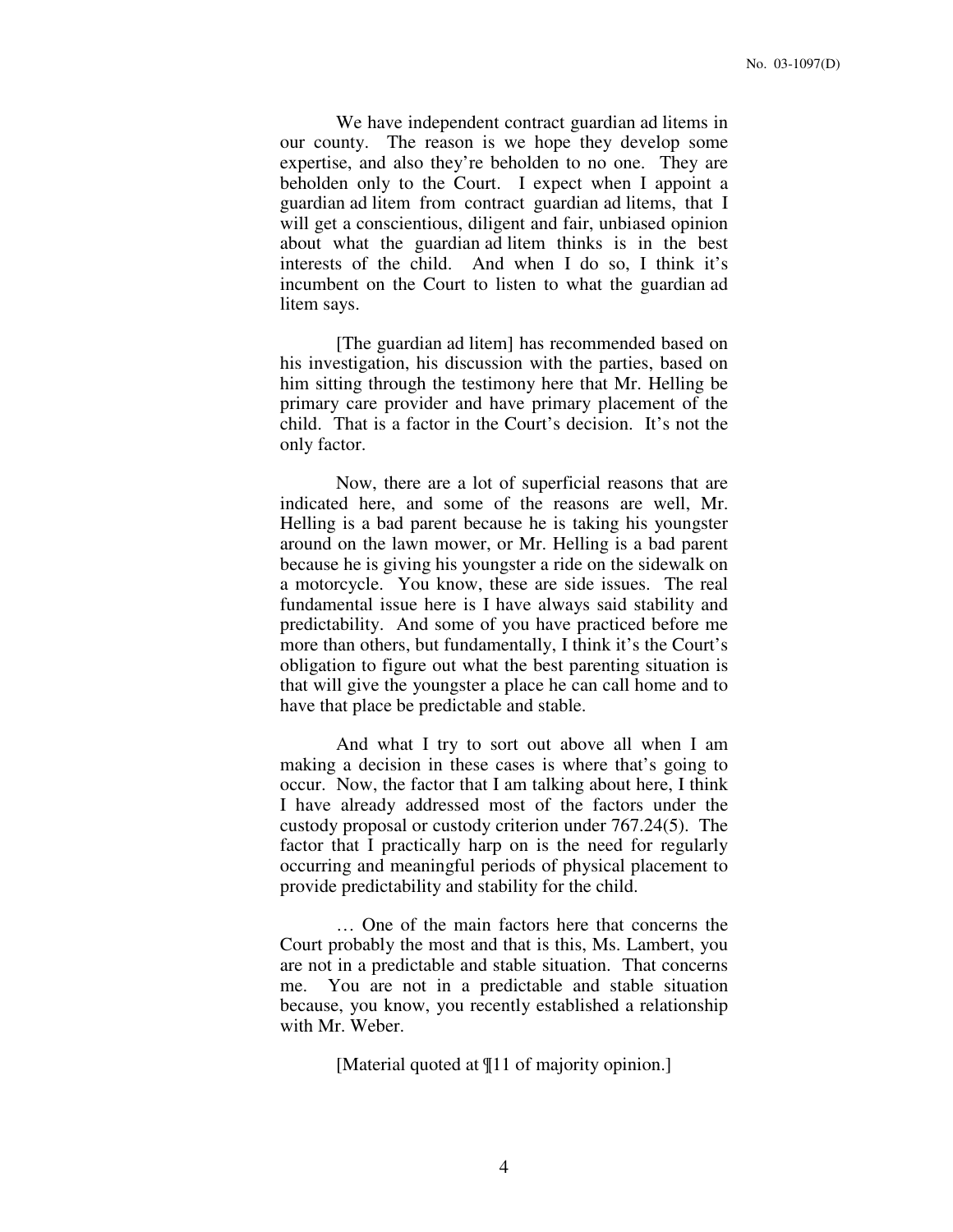Now, Ms. Lambert, you are a good mom. There is no question about it, and it makes my decision a lot harder because while you have got that factor against you, you certainly are a good mom, and you have done a heck of a job raising this youngster, and that makes this decision harder.

On the other hand, Mr. Helling, you have done a pretty good job too, sir, and I think you have been a good father to this youngster. I think you have developed a good relationship with him, and I think you've demonstrated that if your cooking isn't all that great, at least it's improving. You are willing to learn, and that's the important thing, and the good things of life aside, the most important thing in any child's life is love and affection for the child, parenting the child, creating a strong family ethic in the child, and I think that Mr. Helling, that benefit has to go to you.

You have a solid family background. I'm impressed by the care services that you are offering. I'm not denigrating Ms. Helling's care services, but the family loves—there is just no doubt in my mind the family loves that child, and the care provider, boy, they will do a heck of a job. But they are getting paid, and that's why they are there. And there is a lot of difference, and when I was watching [Helling's] sister up here, I was touched by the emotion that she showed when she was talking about how much she cared about that youngster and what she was prepared to do for that youngster.

I think the childcare situation definitely goes to Mr. Helling. Now, in short, when I look at the factors, and the rest of the factors really don't cut either way, there isn't any drug or alcohol problem. There isn't any abuse problem. They both are good people. I don't have any appropriate reports of professionals. There won't be any. There is no reason to. You folks are both well-adjusted people, and you are doing a good job with this child. He is doing well.

Now, [Lambert's counsel], the matter of inertia is a powerful argument in child custody matters. There is no question about that, and that is what the child is, well adjusted. It's Newton's first law of physics. Things that are at rest tend to remain at rest and things in motion tend to remain in motion. These things are at rest. Maybe Court should leave them at rest, but I think that the law of inertia, which is really what you are talking about, is not as big a factor as it normally would be in court decisions. Because while it's true mom has been the primary caretaker, we are talking about a child that's two and a half years old.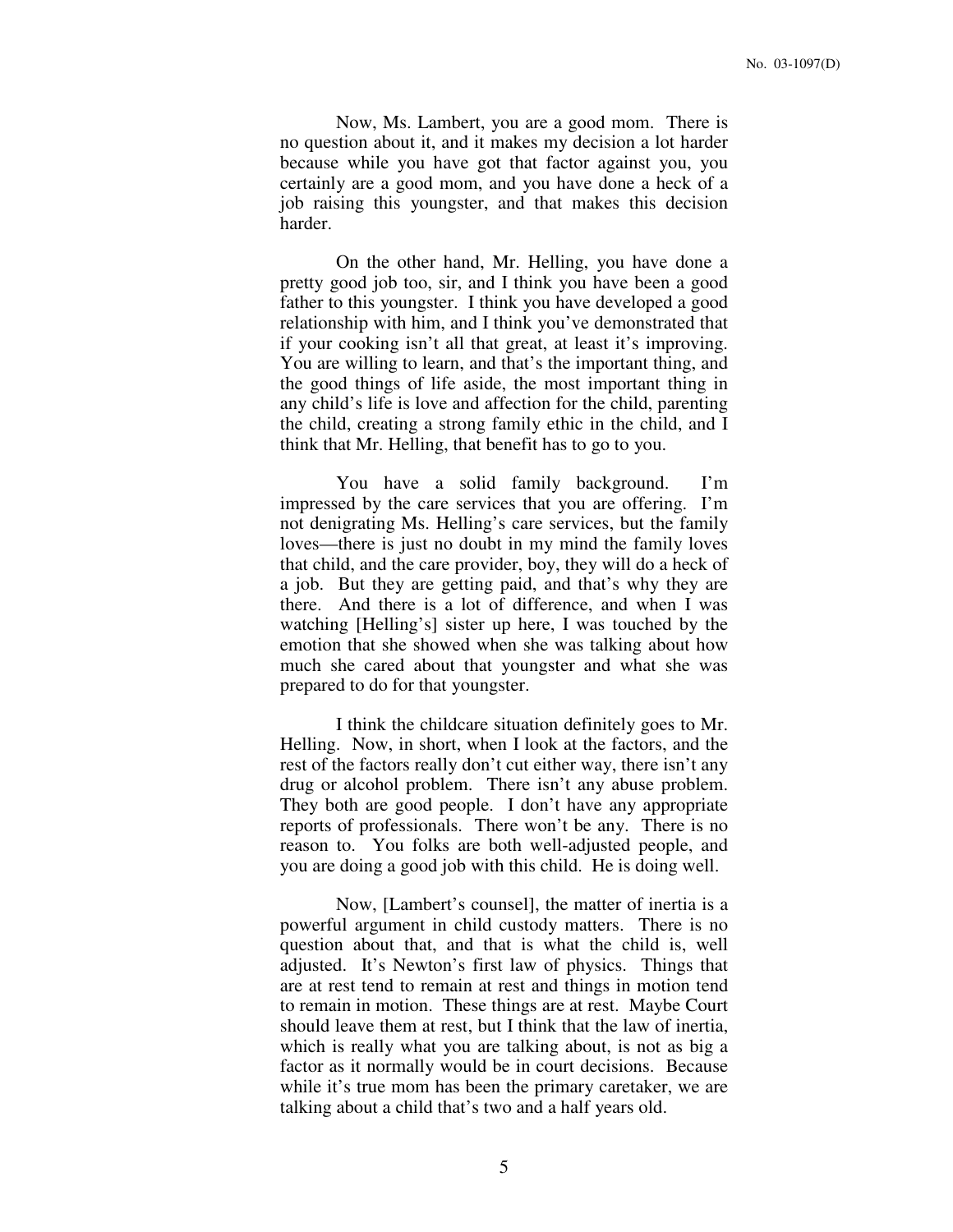We are also talking about a child that's well adjusted to home changes. As you indicated, he had his home changed two or three times. He has had child care changes. He keeps right on going. He does well, and if this child were, you know, 13 or 14 and a hell raiser and gets along well with dad or mom and not the other side and that had been the arrangement, that's a different matter for the issue of inertia or continuation of an existing relationship.

But that's not so here. This child will do well. He can make adjustments, and so *if you had to capsulize my basis for my decision, I would say it's this. We got two good parents. We got two good situations as far as relationships with the youngster. The child is doing well, but I am concerned about predictability and stability in Ms. Lambert's relationship with Mr. Weber, and I don't think that's a predictable or stable situation. I'm also concerned about the type of care that Mr. Helling can give [through] his family and his family support system, which I think is a big factor in my decision.* 

*And last, it's very hard for Court given the finding I have made to go against the recommendation of the guardian ad litem in this case who has done a very able and conscientious job in this matter.* I commend him for it. My judgment is going to be I will conclude that it's in the best interests of this child that the primary placement be with the petitioner David Helling.

(Emphasis added.)

¶27 Thus, when the remarks the majority finds objectionable are placed in the context of the court's entire ruling, it becomes apparent that the court's decision was *not* based "primarily … upon the trial court's negative view of [Lambert's] unmarried status." Majority at ¶17. Taken as a whole, the court's bench decision shows that it awarded Helling primary placement because of three factors: the greater "predictability and stability" of his living situation, the proximity and availability to Helling of intra-family childcare providers, and the guardian ad litem's recommendation in favor of primary placement with Helling.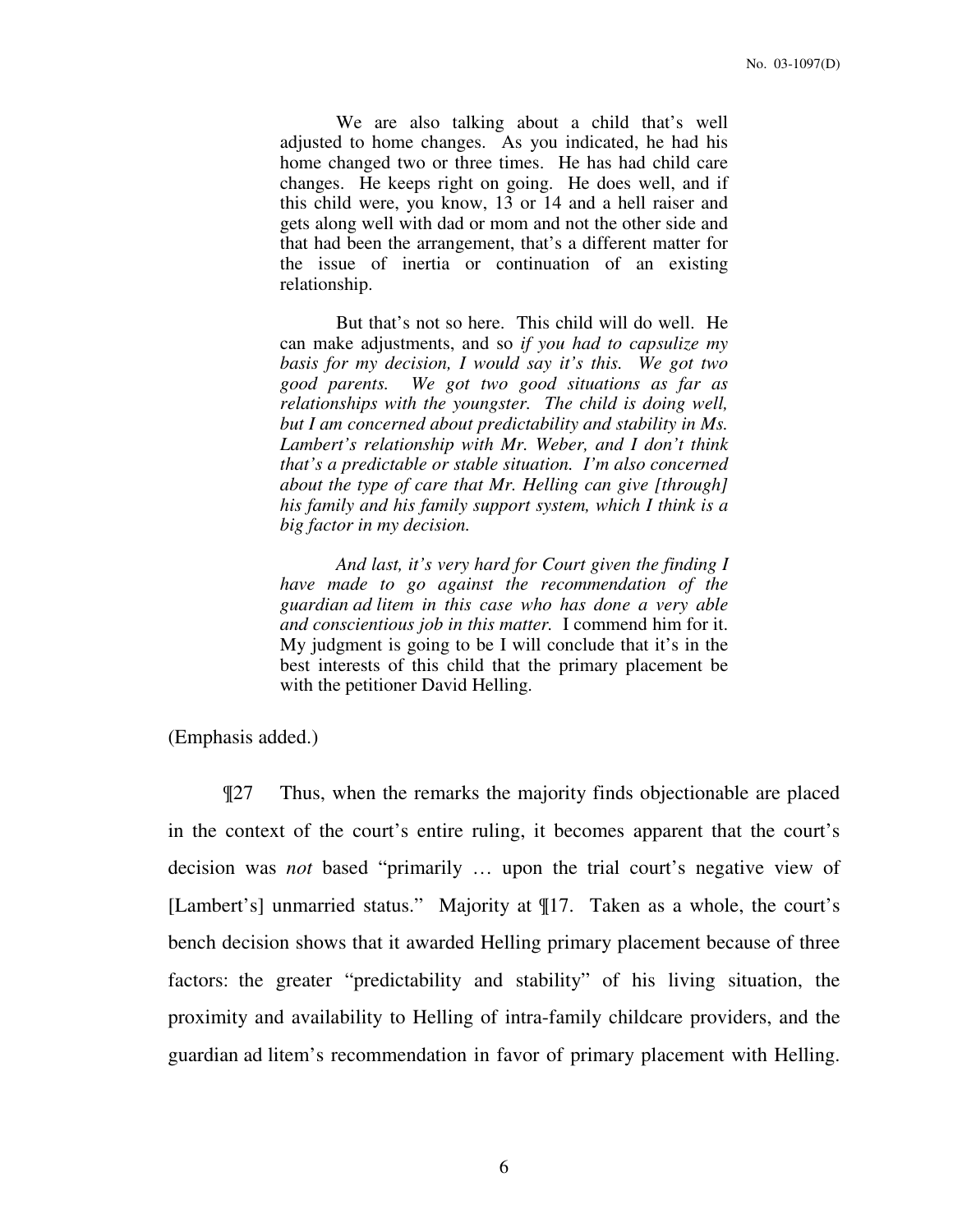I cannot conclude that any of these factors are inappropriate or that the trial court's reliance on them constituted an erroneous exercise of discretion.

¶28 Finally, I note that the majority believes that our decision in *Schwantes v. Schwantes*, 121 Wis. 2d 607, 360 N.W.2d 69 (Ct. App. 1984), compels a reversal here. It does not. The trial court in *Schwantes* conditioned its award of custody to the mother on her terminating a relationship with a third party, and when she failed to terminate the relationship, transferred custody of the children to the father. *Id*. at 619-21. Our holding was explicit and limited:

> We conclude that sec. 767.24(2), Stats., cannot be construed to confer upon the trial court the power to condition an award of custody on the termination of the custodial parent's relationship with another in the absence of a showing that the relationship has a significant adverse affect upon the children.

*Id*. at 625-26.

¶29 The trial court in this case did not condition Lambert's opportunity for physical placement of the child on her terminating her relationship with Mr. Weber. In fact, in addition to awarding the parties joint legal custody, the court gave Lambert placement of the child every week from 4:00 p.m. Thursday through 5:00 p.m. Friday, and on alternate weekends extending through Sunday evening at 7:00 p.m., plus two uninterrupted weeks in the summer and holidays as agreed upon by the parties. Nowhere does the court require or even suggest that Lambert could have these placement periods only if she terminated her relationship with Weber or moved out of his residence. Neither did the court require that Weber not be present during Lambert's periods of placement.

¶30 In short, the trial court made no negative comments whatsoever about Lambert's relationship with Weber per se. It concluded only that Lambert's